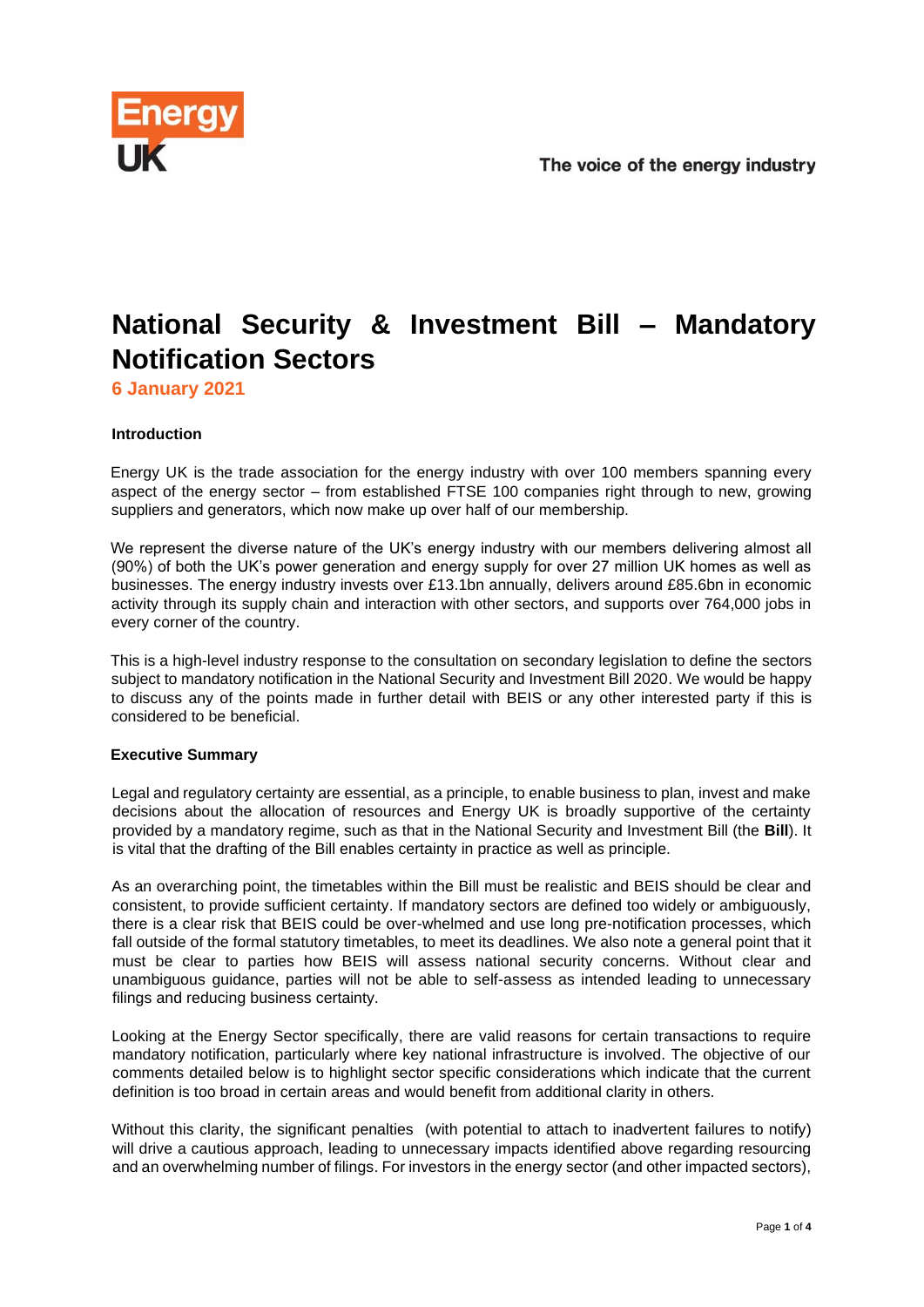this could create difficulties with risk assessments and deal timetables. In the long-run this could deter investment.

### **Energy Sector Definition**

# 1d: Energy suppliers that provide energy to significant customer bases, where "significant customer bases" means 250,000 or more final customers

#### *Lack of national security concerns*

This definition appears to have been adopted from the Network and Information Systems Regulations 2018. We belive it is, however, too broad to address the national security implications underpinning this Bill.

There is a clear rationale for protecting those energy suppliers who supply government and those suppliers who are vertically integrated with generation or distribution assets. Notification of the acquisition of these entities is required by other parts of the Mandatory Notification Sectors Document. However, the majority of energy suppliers, including larger ones, do not own any infrastructure. Their main asset is a customer book and their customer operations systems (many of which are off-the shelf solutions). Resilience of these suppliers is vital to their customers and this is governed by Ofgem's regulatory regime, the NIS Regulations and a variety of regulations in the consumer and data sphere. However, it is not clear that there is a systemic national security risk attached to customer books of over 250,000.

Further, notification of their acquisition could have a detrimental impact upon competitive sale/investment processes in the retail energy market. Additional notification processes, particularly where there is ambiguity, risk causing delays and uncertainty in these processes which could cause financial difficulties to suppliers in the process of being sold, undermining the viability of supply to consumers and, if these suppliers have to go into the Supplier of Last Resort process, place additional burdens on Ofgem in the event of supplier failure.

## **Proposal: Remove this part of the definition and rely on other elements of the Energy sector definition and / or the Critical Suppliers to Government Sector to capture those transactions which have the potential to raise genuine national security issues.**

If the definition above is retained even in amended form, consideration needs to be given to its application to customer book purchases.

Acquiring a customer book would not satisfy any of the mandatory trigger events as there is no acquisition of control over an entity. However, it could qualify as the acquisition of an asset with commercial or economic value and, therefore, fall within the voluntary regime. This could be a route to undermine the mandatory notification requirement.

# **Proposal: Clarify whether acquisitions of customer books should be considered as a mandatory notifiable event.**

#### *Interaction with regulatory processes*

If the definition above is retained, it is essential that it complements the existing regulatory regime, in particular the Supplier of Last Resort and Special Administration processes, which exist to ensure continuity of a vital supply. As drafted, it is unclear whether an appointment under either mechanism would be a mandatory notifiable event for the appointed businesses. Both processes happen at short notice and rely on rapid appointments to ensure continuity of supply. This leaves no opportunity for preparing a notification and completing the four week initial assessment period.

There is a credible argument that neither process would require a mandatory notification as there is no acquisition of the actual failed corporate entity. However, even if this is correct, we note that appointments could fall within the NSI Bill's voluntary notification regime, on the basis that the transferred customer list is an "asset" which has commercial and economic value. Whilst sufficient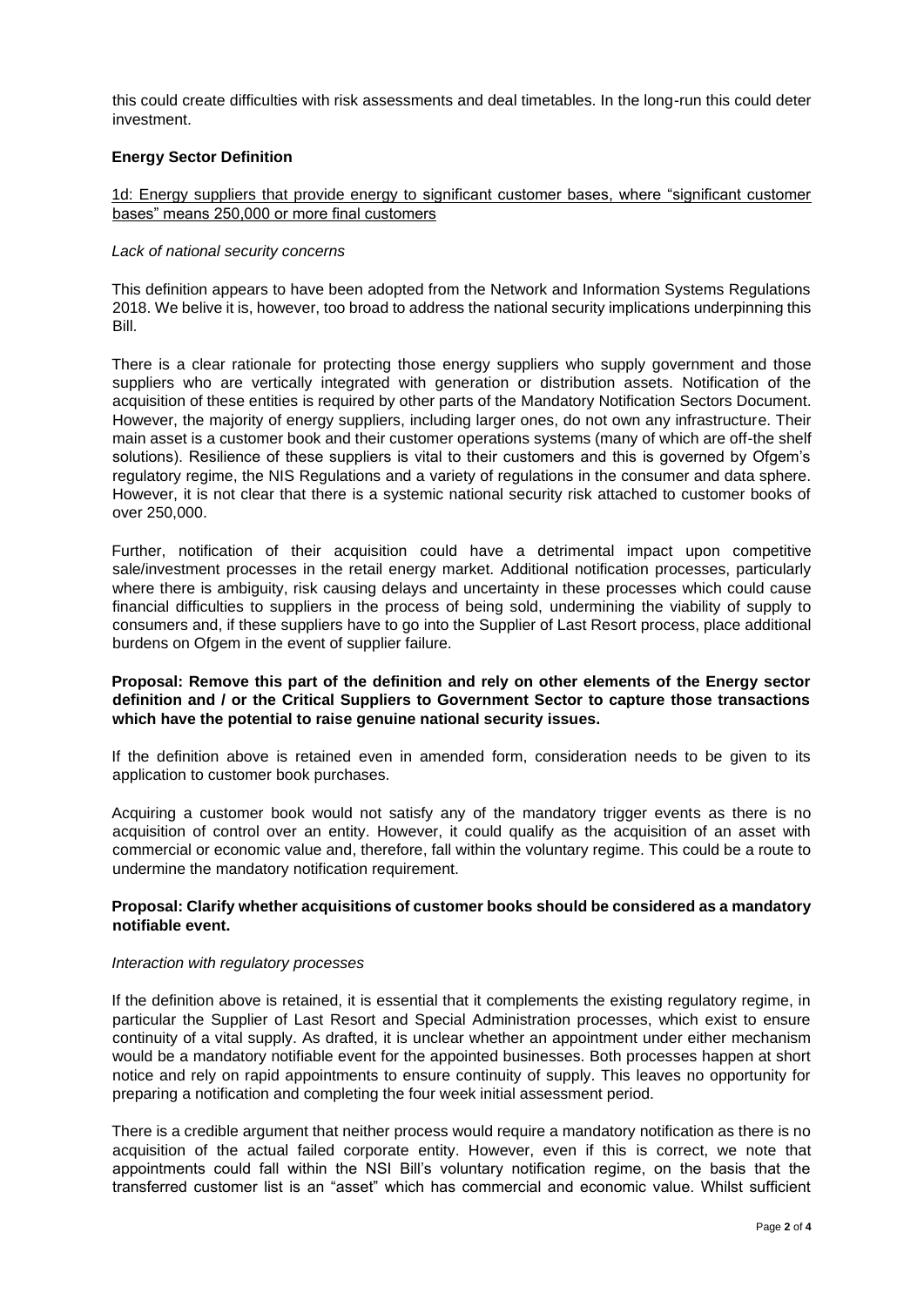national security risks to justify a call-in would not ordinarily be expected to arise, the potential for a call-in does introduce additional risk and uncertainty for appointed suppliers (including a transaction being unwound). Overall, this may inhibit the willingness of parties to participate in a process designed to protect consumers as speedily as possible.

# **Proposal: In our view there should be an explicit exclusion to account for the SoLR and Special Administration processes.**

# 1f: Electricity undertakings that: (i) carry out the function of supply […]

There is no clear definition within the Bill as to what "*an electricity undertaking carrying out the function of supply is*". Both "*undertaking*" and "*function of supply*" are terms which are not clearly defined within the industry. For example, there is a difference between a licensed supplier under Ofgem's regime and a supplier in the electricity and gas acts which can include licence exempt suppliers providing private wire networks. As there is no minimum threshold, the acquisition of a private wire network supplier, such as a caravan park, could conceivably require mandatory notification, which is not the purpose of the Bill. The definition also overlaps with energy suppliers in 1d, creating a separate threshold for electricity suppliers only, which is ambiguous and we assume is not the intention.

**Proposal: When read alongside parts (ii) and (iii), the reference to supply in 1f(i) appears to be referring to generation and wholesale supply, rather than supply to end consumers. The former would be a more coherent approach than the existing stand alone reference relating to electricity undertakings only. The drafting could be expanded to clarify this point.** 

In terms of:-

*1f(ii). Electricity undertakings that: (ii) carry out the function of generation via generators that would have a total capacity, in terms of input to a transmission system, greater than or equal to 100 megawatts*

And

# *1f(iii). Electricity undertakings that: (iii) carry out the function of generation via generators that, when cumulated with the generators of affiliated undertakings, would have a total capacity, in terms of input to a transmission system, greater than or equal to two gigawatts*

It is also not inherently clear from either 1f(ii) or 1f(iii) what is meant by "*carry out the function of generation*". For instance, would this cover early development projects that may have a potential total capacity of greater than or equal to 100 megawatts in the future but may not have even obtained a development consent and/or a generation licence and therefore might never actually be built or operatinal. It is feasible thatcompanies with portfolios over 2GW may have affiliated undertakings that include company offices and leases for land under development, which could be defined as carrying out the function of generation but do not in themselves generate or are operational..

In addition the concept of "*affiliated undertakings*" within the context of the definition is very broad and it is not clear whether this is intended to include affiliates that are themselves part of any sale (ie. where a group portfolio is being sold) or whether it includes affiliates that are not themselves bieng sold. In the latter case this could lead to a situation where an entity that is far below the threshold for individual notification under 1f(ii) could still need to be notified simply because it is owned by a company that is part of a wider group that has a generation capacity of more than 2GW, even though the wider group is unaffected by the sale and where the size of the individual entity that is being sold would clearly present no risk to national security (eg. a 2MW generation asset being sold that is owned by a company that is part of a wider generator group that has a portfolio greater than 2GW notwithstanding that the only entity being sold is the 2MW generation asset). It should also be made clear if the requirement only covers UK affiliated undertakings

**Proposal: We suggest, therefore, that the definition should be clarified and limited to entities capable of generation eg. those that are actually transmitting electricity to a transmission**